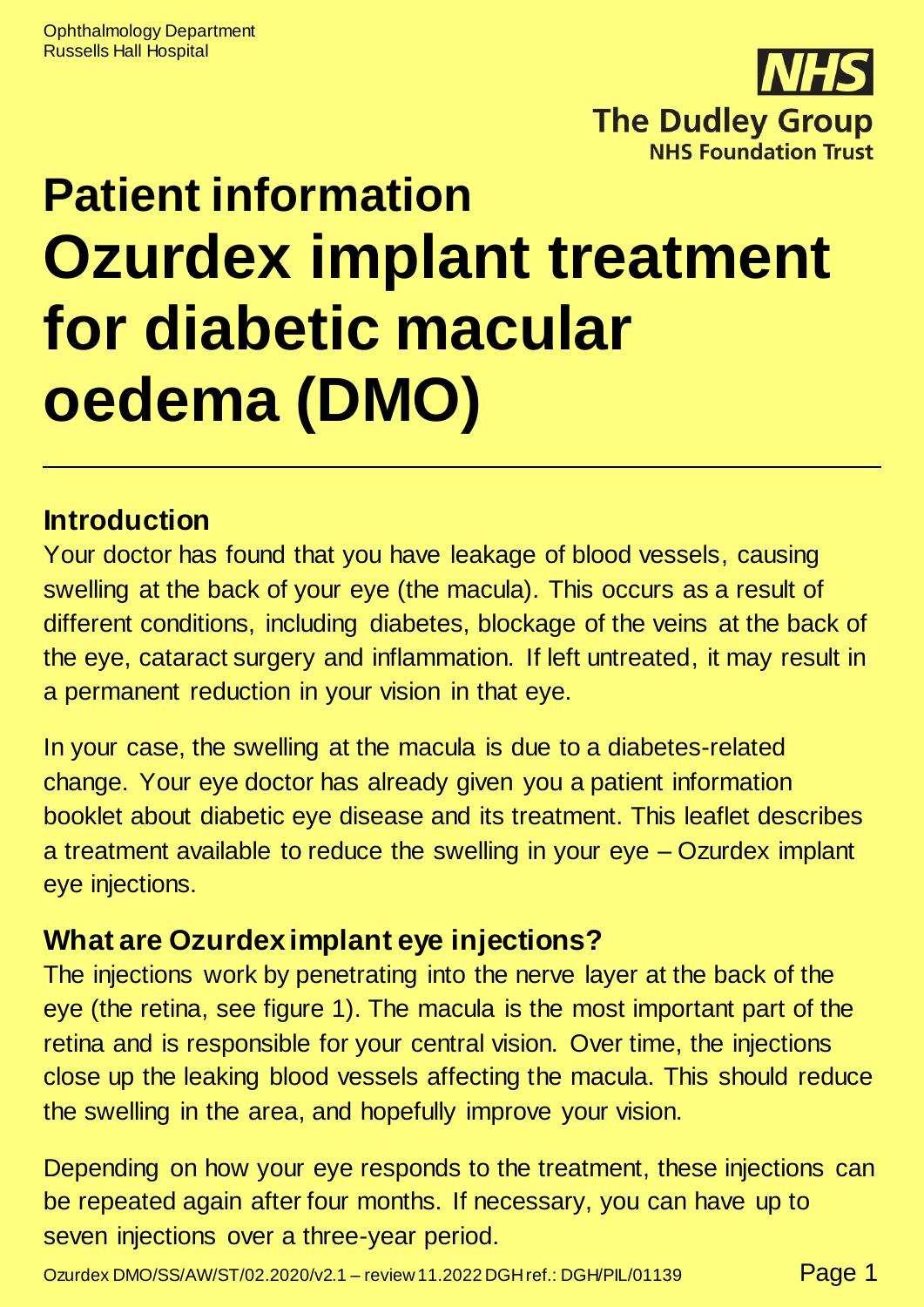

Figure 1 shows the side image of an eye (image courtesy of NHS Choices)

Studies have shown that the implant is effective. Ozurdex implants were approved by the National Institute for Health and Care Excellence (NICE) in 2015 for the treatment of diabetic central retinal swelling where a treatment called laser photocoagulation has not been adequate. The active substance in Ozurdex is dexamethasone. Dexamethasone belongs to a group of medicines called steroids.

#### **Will my vision improve with the injections?**

Studies have shown that people who had an Ozurdex implant had a reduction in macular swelling after three years. Compared to those having no treatment, they had improved eyesight and were able to read up to two lines more on the eye chart.

Fewer patients had decreased eyesight three years after the treatment than those who did not have treatment.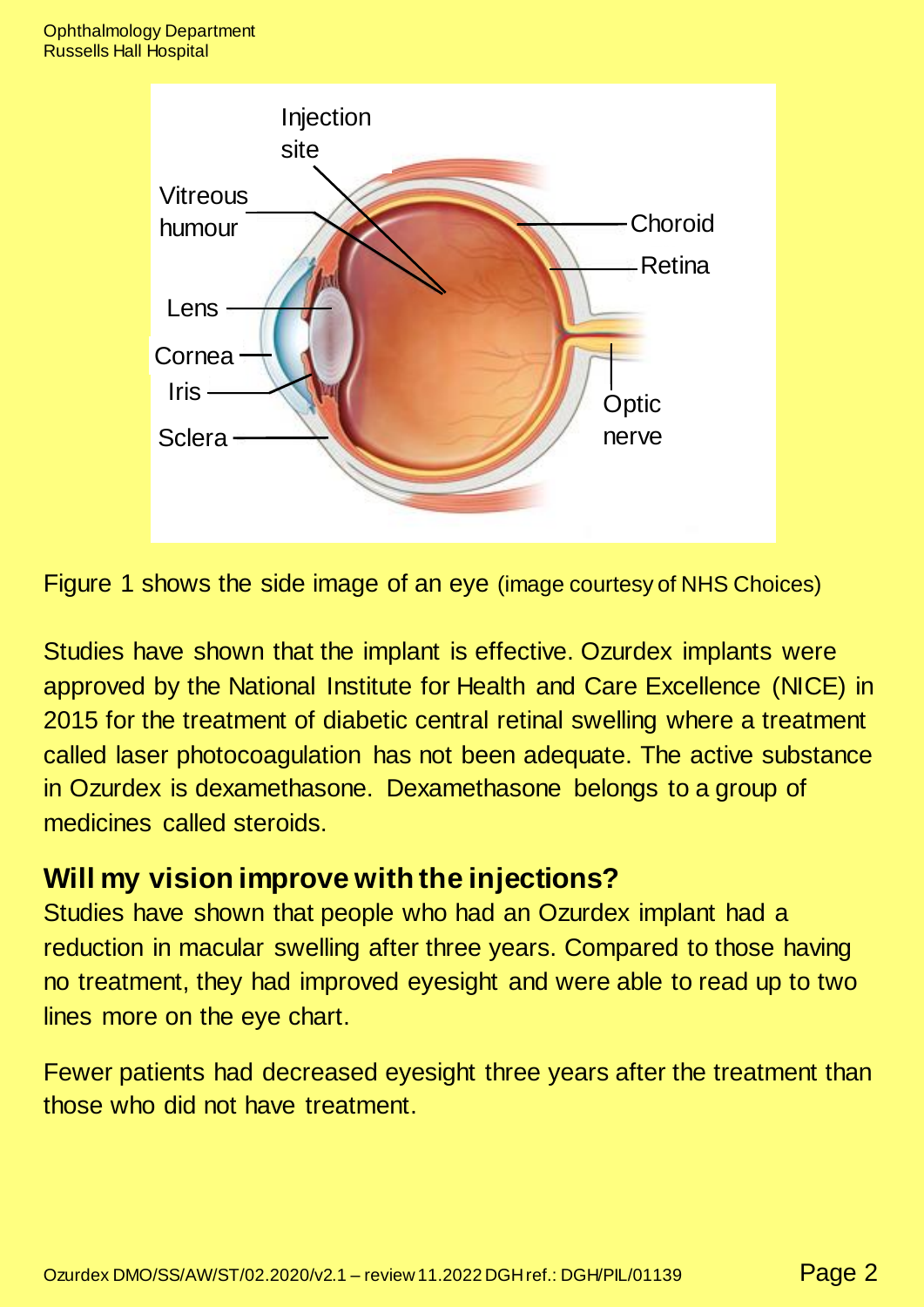## **What are the benefits of the implant?**

The benefits of the treatment are:

- It should reduce inflammation and swelling in the macula of your eye.
- It can also help improve vision and prevent further damage.

## **What are the risks?**

It is important that you know about the risks of the treatment:

- About seven in every 10 people may get a cataract. However, in the UK, the implant is only used in patients who have already had cataract surgery.
- Glaucoma (about four in every 10 people may get this).
- Bleeding in the eye (about two in every 10 people may get this).
- Less than one person in every 100 may get the following:
	- o An infection that leads to blindness.
	- o Retinal detachment.
	- o Lens detachment.

Some of these complications can lead to blindness. Medications or procedures, including surgery, may be needed to treat these complications.

Other less serious side effects include floaters in your vision, damage to the retina or cornea (structures of the eye), a headache, inflammation of the eye and bleeding. Again, medications or procedures may be needed to treat these side effects.

## **What are the limitations?**

The goal of the treatment is to prevent any further loss of vision. Although some patients have improved vision after the injections, the medication may not bring back vision that has already been lost. It may not prevent further loss of vision caused by diabetes.

## **What are the alternatives?**

Your doctor will be happy to discuss alternative treatments. However, these may not be as effective in controlling your condition, or they may have more serious side effects than the Ozurdex implant.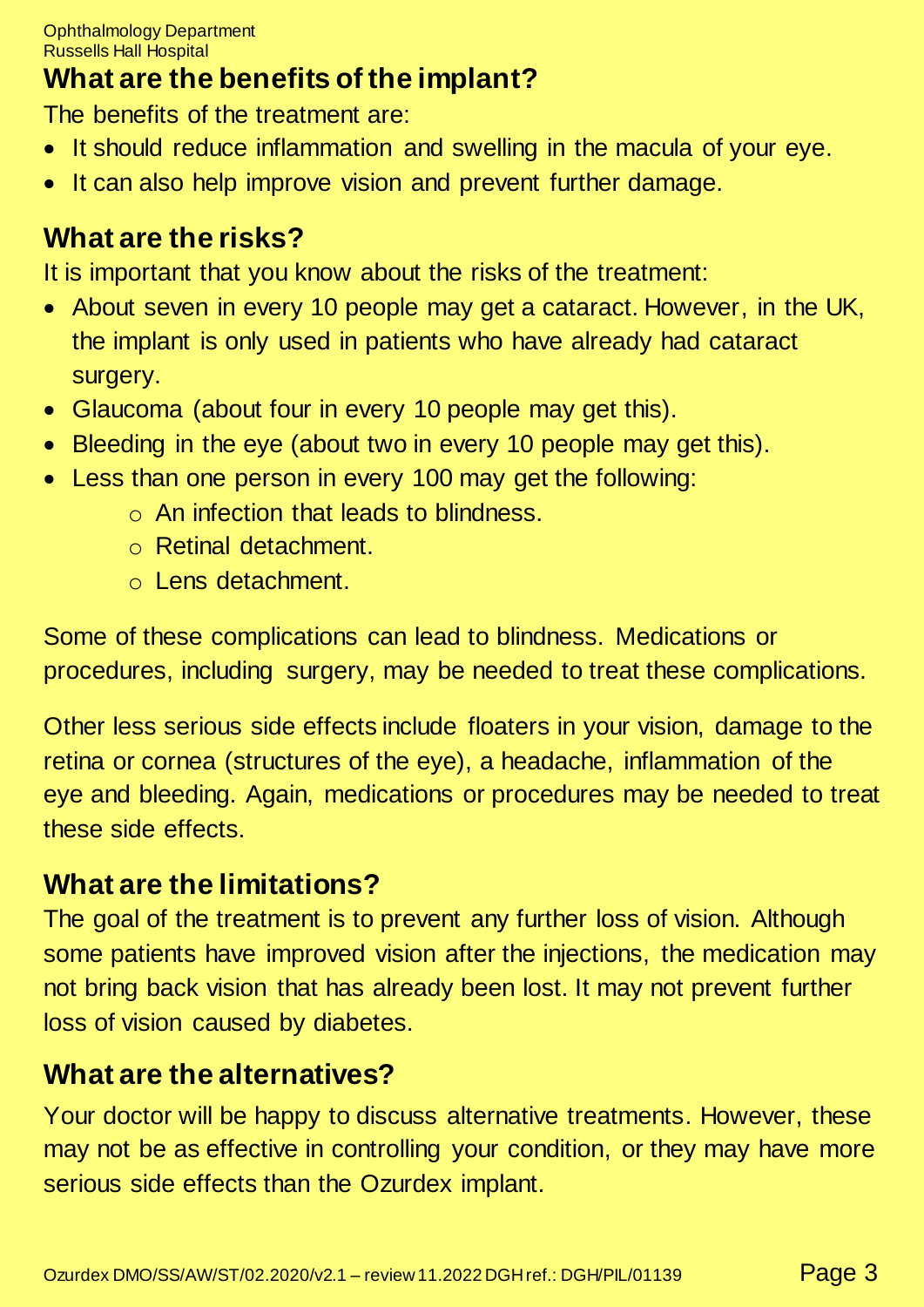Ophthalmology Department Russells Hall Hospital

Alternatives include laser treatment (which you may have already had), and another type of injection called anti-vascular endothelial growth factor (anti-VEGF) therapy (Lucentis or Eylea).

## **What happens before the treatment?**

Please take your usual medication and eye drops on the day of your injection appointment. Before your injection, you will be given a tablet and eye drops to lower your eye pressure. If you want, you can take paracetamol tablets on the morning of the injection, if you can take them (always read the label; do not exceed the recommended dose).

## **What happens during the treatment?**

The eye doctor will put numbing anaesthetic drops into your eye. This means you should not feel anything during the procedure. When your eye is numb, the eye doctor will deliver the Ozurdex implant through a tiny needle into the jelly (vitreous) part of your eye. While this is happening, you may feel some pressure on your eye.

The implant then slowly dissolves, releasing dexamethasone which stops inflammation, leakage from the retinal blood vessels and swelling. You will not need to stay in hospital.

## **What happens after the treatment?**

Most patients will not have any eye drops after the injection, however a small number of patients may be given antibiotic drops for five days after the treatment. Your doctor will discuss this with you. You can take a couple of paracetamol tablets (500mg) on the morning of the injection or afterwards (if not allergic) if necessary.

Please continue to take any other eye drops that you already use (such as, for glaucoma). After the injection, your eye will be covered by an eye shield to protect it. Please keep the shield on the eye until the next morning.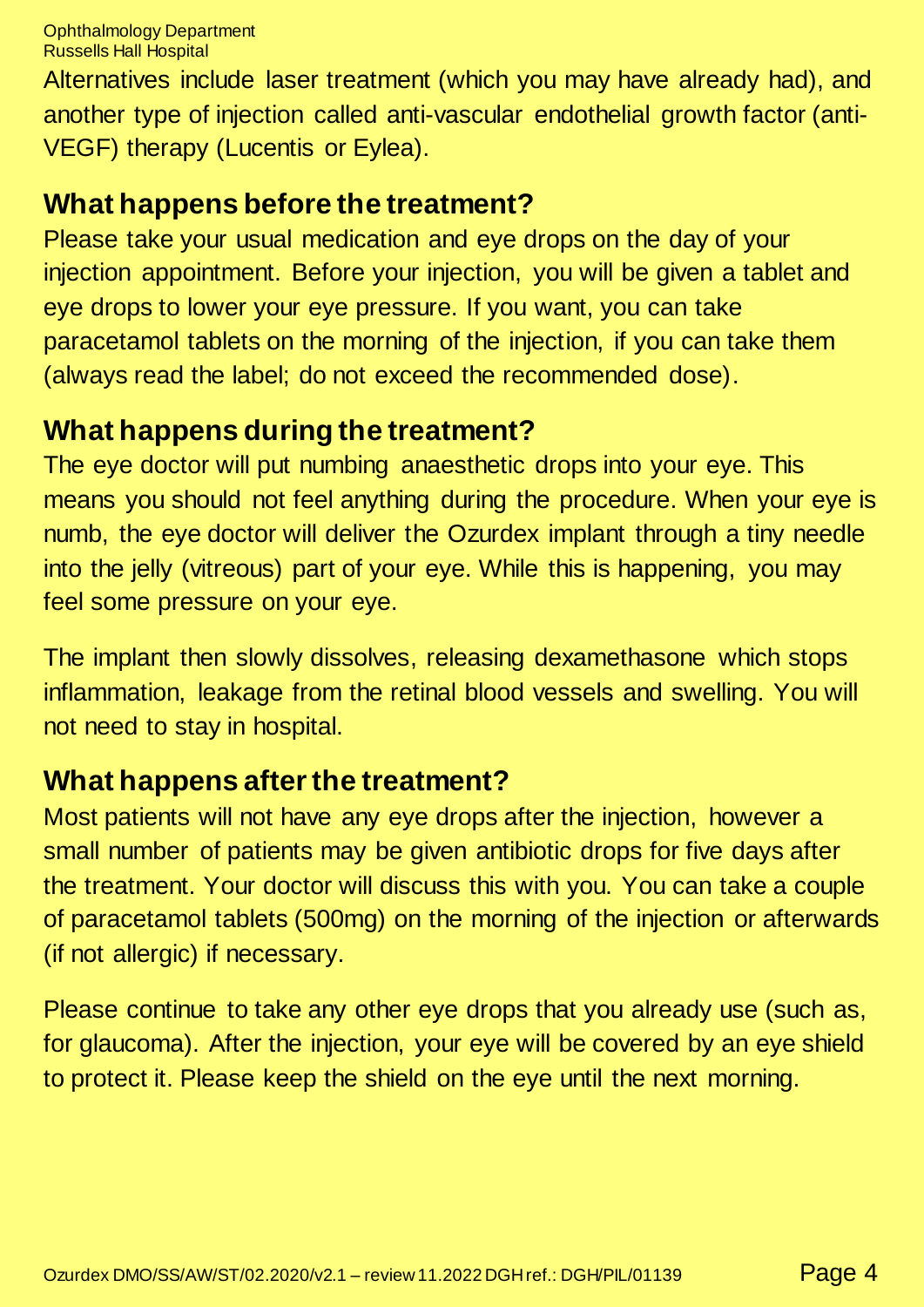## **Is there any reason why I cannot have the implant?**

- The implant cannot be given to people who have glaucoma or significant increased eye pressure.
- It will not be used if you have an infection or inflammation in or around the surrounding tissues of the eye.
- Additional support maybe needed for patients who may find local anaesthetic difficult to tolerate due to cognitive impairment. In this case, alternative solutions will be discussed with the patient and those who support them.

## **Advice after eye injections What should I expect after the injection?**

Your eye may feel painful for up to 48 hours. Rarely, the surface of the eye can get scratched during the injection process. This can cause sharp, sudden pains for three to six hours after the injection. This is easy to treat, so please get in touch with the Urgent Referral team at the hospital if this happens:

## **The Urgent Referral Clinic team at Russells Hall Hospital Eye Clinic: 01384 456111 ext. 3633** (9am to 4.30pm Monday to Friday)

If necessary, you can take painkillers such as paracetamol or ibuprofen if you can take them (always read the label, do not exceed the recommended dose). It is best to avoid products containing aspirin. However, if you take regular soluble aspirin (75mg), you can continue to take it as advised by your GP.

If you have bruising on or around the eye, this should fade gradually over the next couple of weeks.

At times, a tiny air bubble can be introduced into the eye during the injection. This appears as a round, dark floater in the centre of your vision the day after the injection. Do not be alarmed, as this will get smaller and should disappear within 48 hours.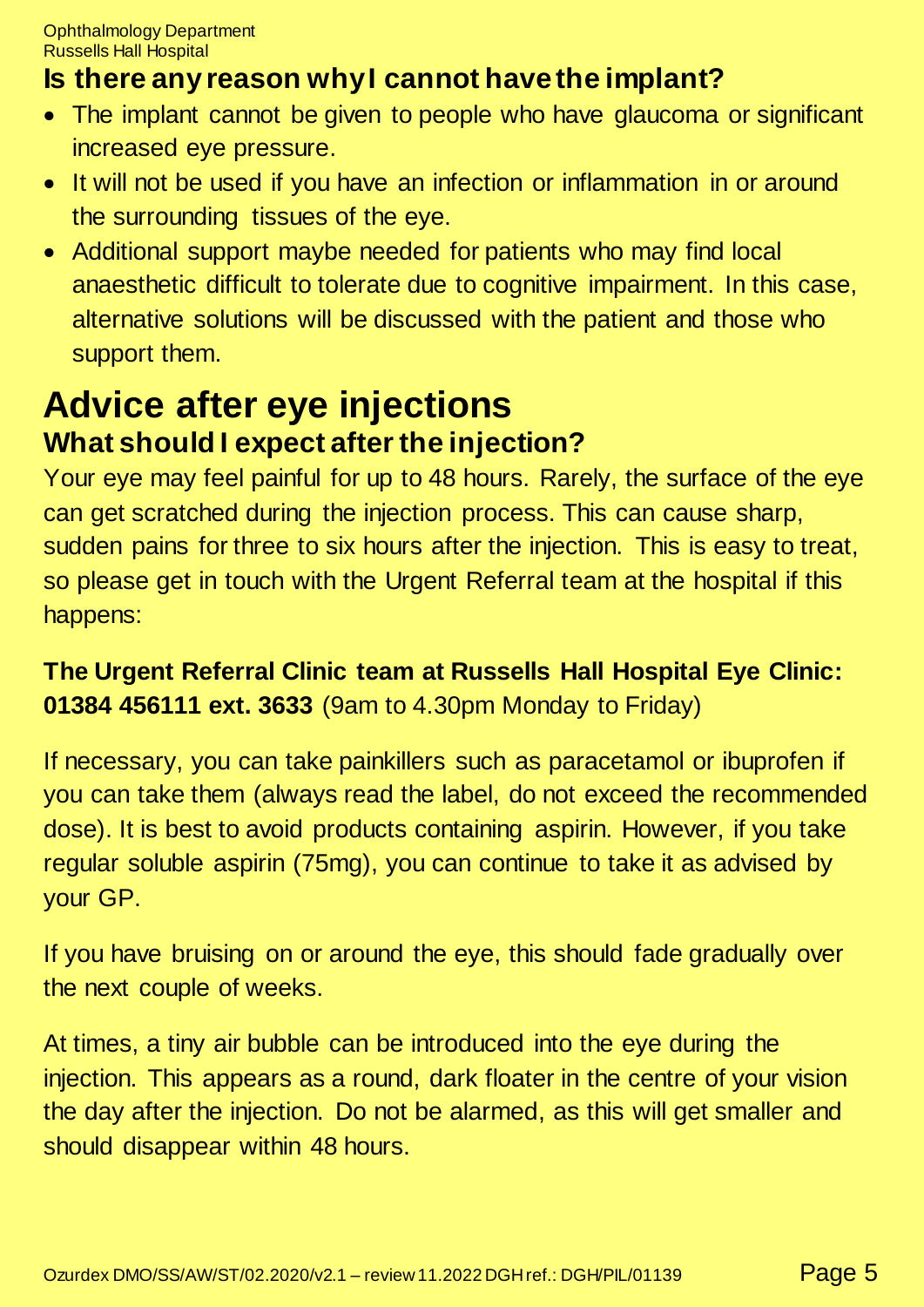Ophthalmology Department Russells Hall Hospital

## **What do I need to do?**

If you have an eye pad to prevent the cornea from being scratched or damaged, you can gently remove this the next morning. The eye pad may be slightly bloodstained, but this is nothing to worry about.

You can clean your eye the morning after your injection with cool, boiled water and a small piece of cotton wool or lint. Close your eye first, and then gently wipe from the inner corner of the eye to the outer corner of the eye, using a fresh piece of cotton wool or lint each time and for each eye.

If you were prescribed antibiotic drops, continue to use them at home for five days. If you have been prescribed glaucoma eye drops, you should use them on the morning of the injection, but not after the injection for the rest of that day. The next day you should start your glaucoma eye drops again using a new bottle.

## **What if I have any problems or questions after reading this leaflet?**

Please contact the **Urgent Referral Clinic** team at Russells Hall Hospital Eye Clinic on **01384 456111 ext. 3633** (9am to 4.30pm, Monday to Friday).

## **Eye emergency, out of hours**

In case of an eye emergency after the closing hours of the Eye Clinic at Russells Hall Hospital (including weekends and bank holidays), please contact:

## **Birmingham and Midland Eye Centre on 0121 507 6780**

The doctor on call is usually based at the Eye Centre, City Hospital, Dudley Road, Birmingham. They may need to call you back, and if necessary, they will arrange for you to visit them.

## **Can I find out more?**

You can find out more from the following web link: **RNIB**

[http://www.rnib.org.uk/eye-health-eye-conditions-z-eye](http://www.rnib.org.uk/eye-health-eye-conditions-z-eye-conditions/understanding-eye-conditions-related-diabetes)[conditions/understanding-eye-conditions-related-diabetes](http://www.rnib.org.uk/eye-health-eye-conditions-z-eye-conditions/understanding-eye-conditions-related-diabetes)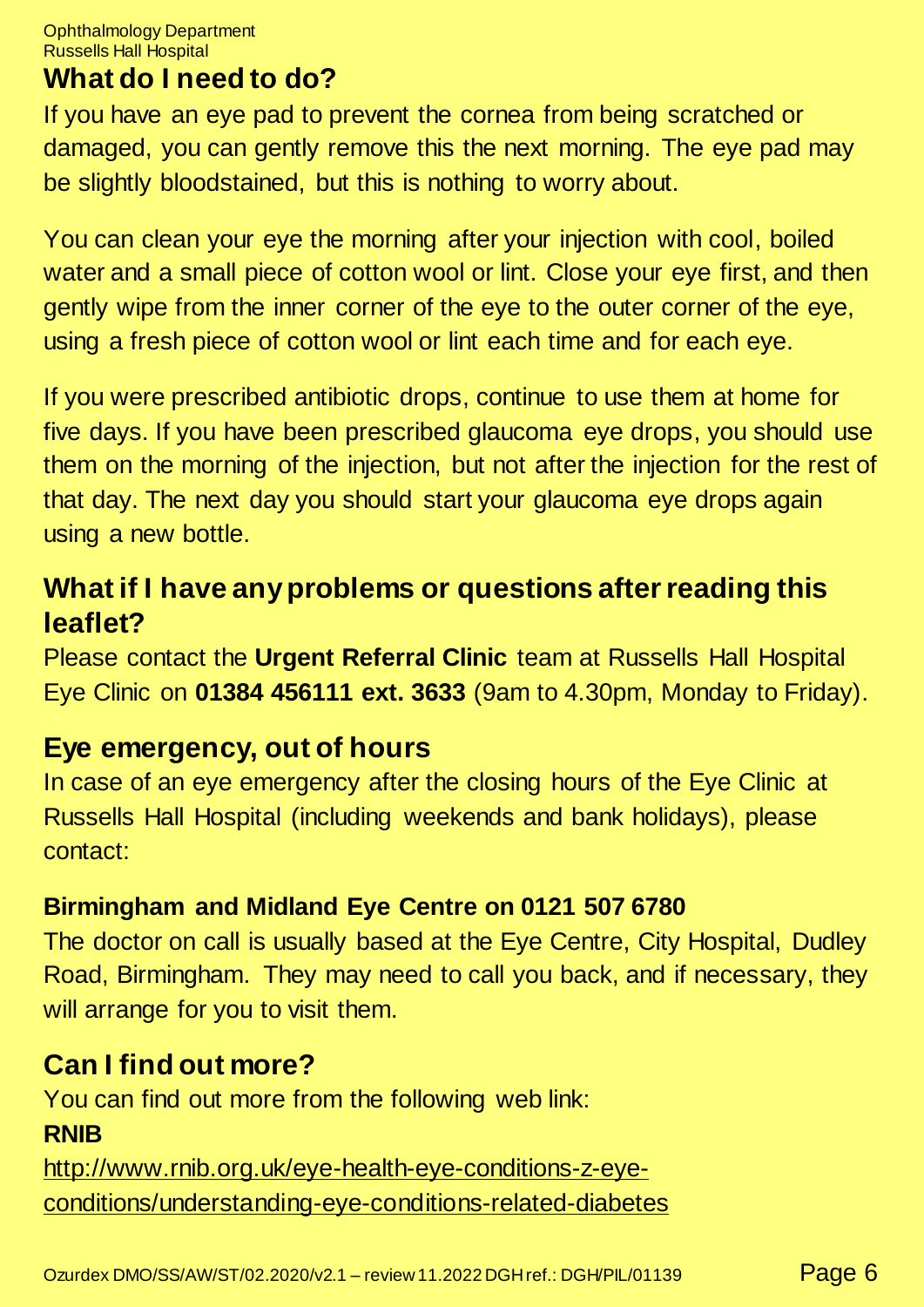Ophthalmology Department Russells Hall Hospital

#### **References**

Boyer DS, Yoon YH, Belfort R Jr, Bandello F, Maturi RK, Augustin AJ, Li XY, Cui H, Hashad Y, Whitcup SM and Ozurdex MEAD Study Group (2014). Three-year, randomized, sham-controlled trial of dexamethasone intravitreal implant in patients with diabetic macular edema. *Ophthalmology.* 121(10):1904-1914.

Fraser-Bell S, Lim LL, Campain A, Mehta H, Aroney C, Bryant J, Li J, Quin GJ, McAllister IL and Gillies MC (2016). Bevacizumab or Dexamethasone Implants for DME: 2-year Results (The BEVORDEX Study). *Ophthalmology.* 123(6):1399-1401.

**Note:** The information in this booklet is provided for information only. The information found is **not** a substitute for professional medical advice or care by a qualified doctor or other health care professional. **Always** check with your doctor if you have any concerns about your condition or treatment. This is only indicative and general information for the procedure. Individual experiences may vary and all the points may not apply to all patients at all times. Please discuss your individual circumstances with your eye doctor.

#### **Author: Mr S Shafquat FRCS, FRCOphth. Consultant ophthalmologist Retina lead**

This leaflet can be downloaded or printed from <http://dgft.nhs.uk/services-and-wards/ophthalmology/>